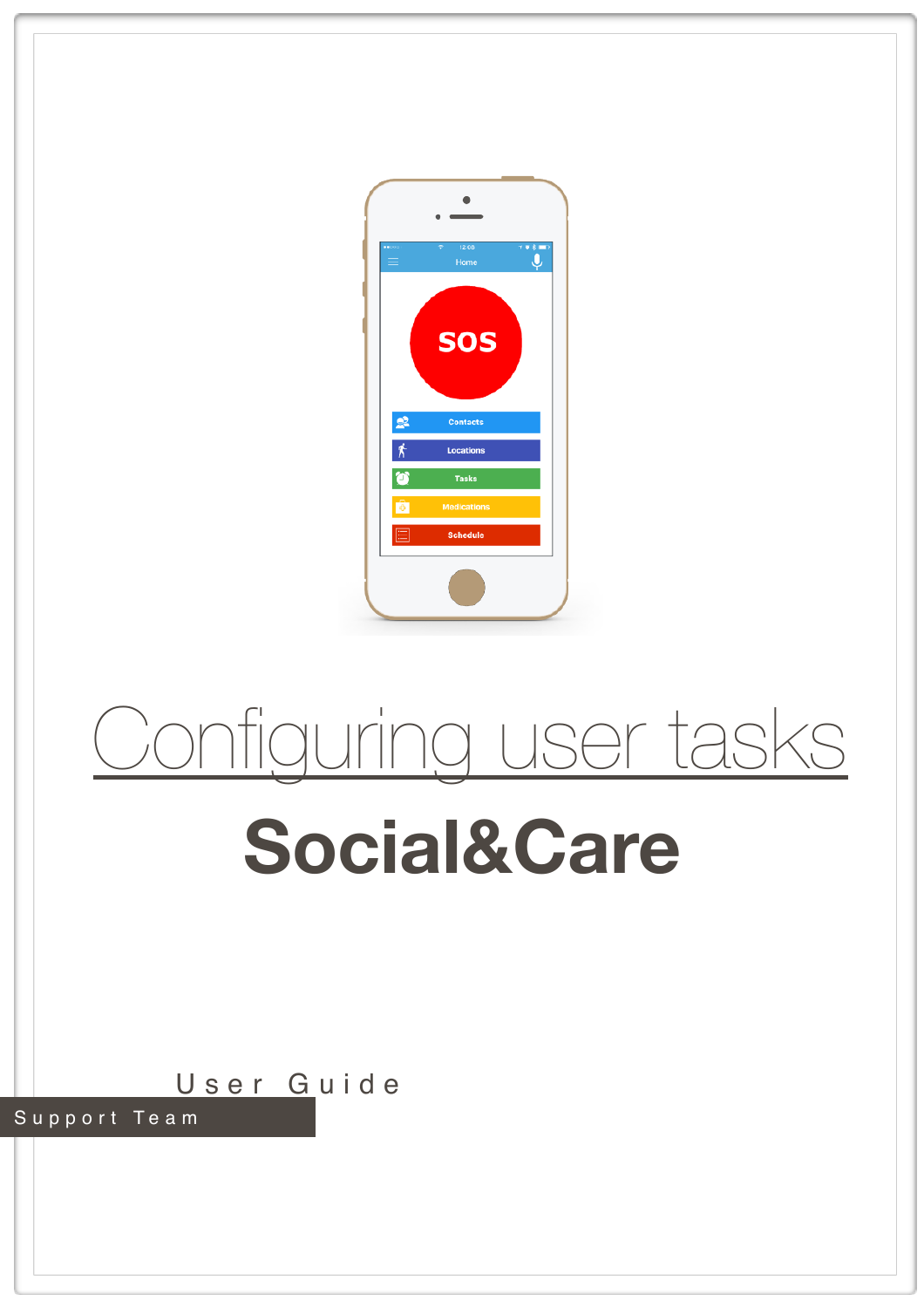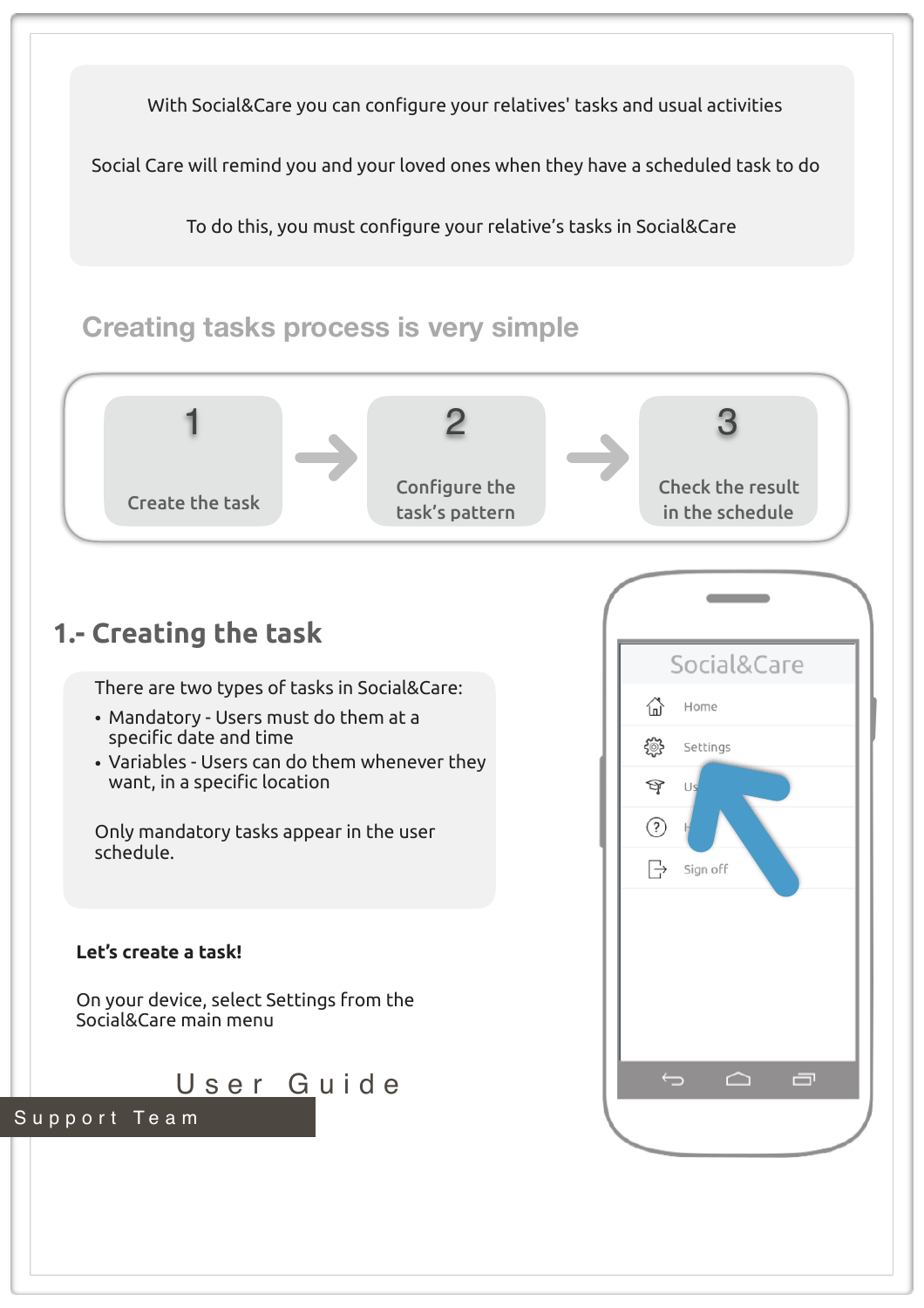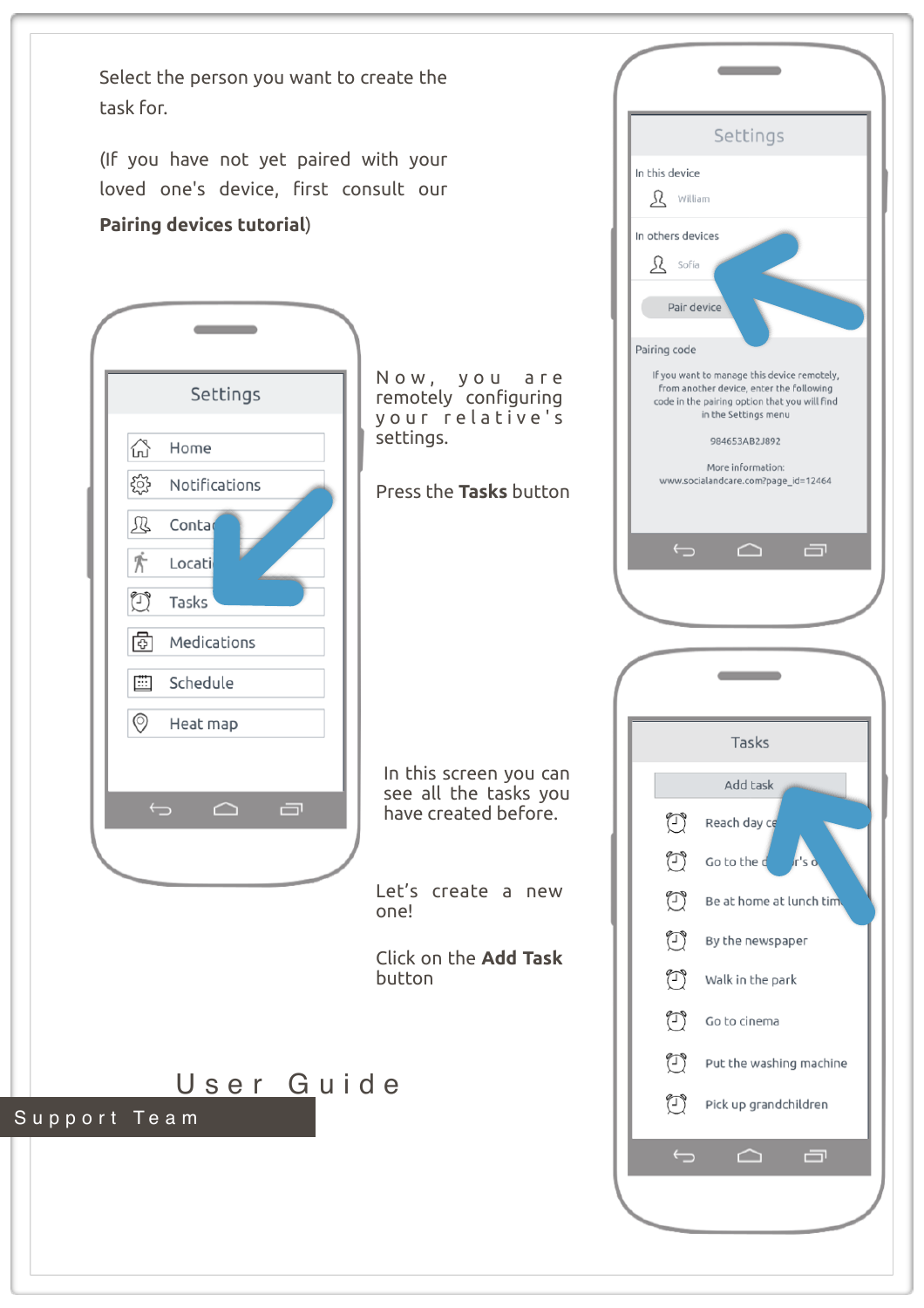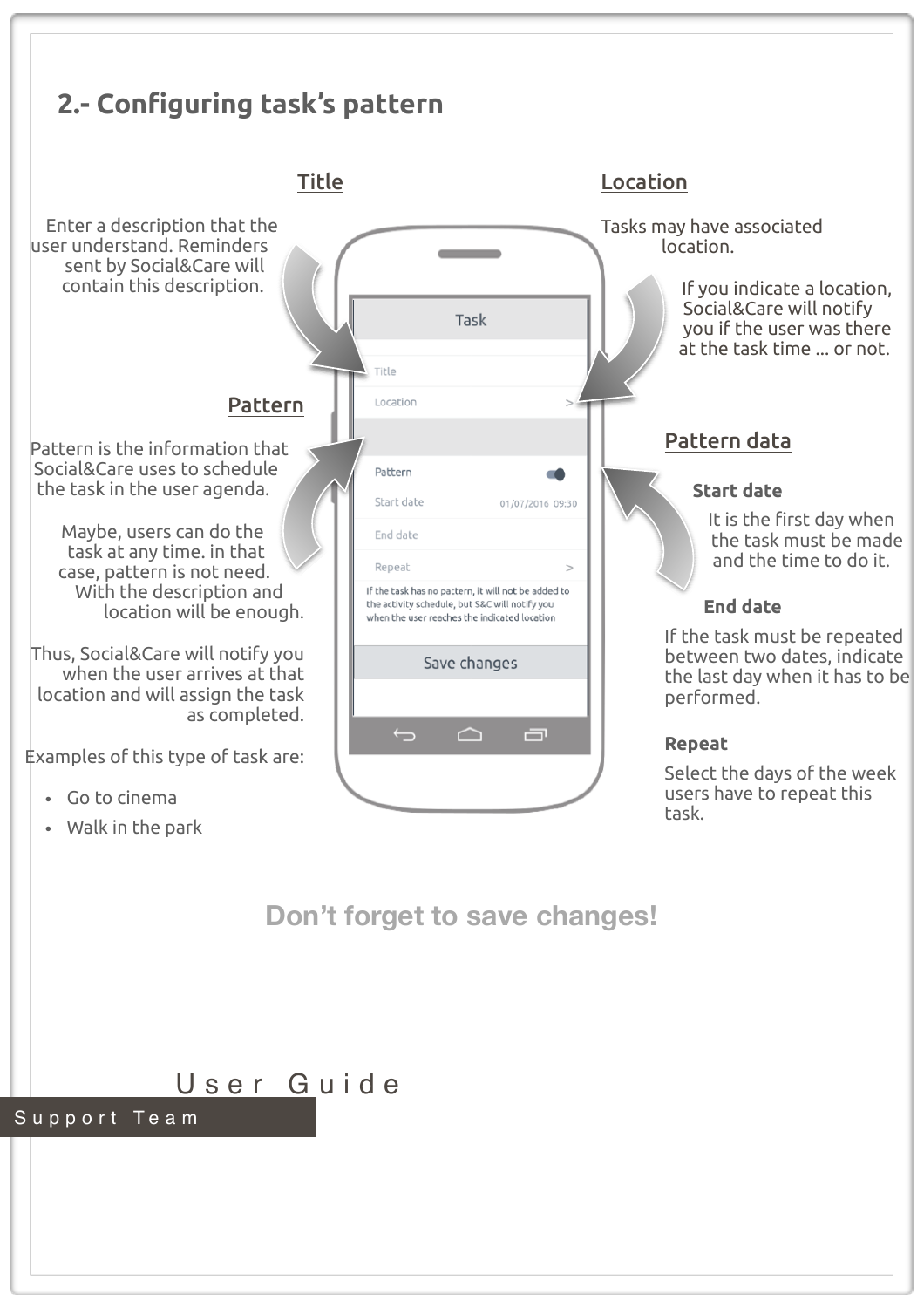#### TIP

Tasks are designed to be done once a day.

If the task you are creating can be done more than once a day (for example, be at home), create different tasks associated with the same location (for example: returning

### **3.- Check the user schedule**

To make sure that the tasks have been added correctly in the user's calendar, we will consult the schedule.

In the User Settings menu, select Schedule

|                   | Schedule                  |
|-------------------|---------------------------|
| Today             |                           |
| 09:00             | Breakfast medication      |
| 09:30             | Put washing machine       |
| 10:00             | Go to doctor office       |
| 11:00             | Go to day center          |
| 13:30             | Be at home at launch time |
| 17:00             | Go to painting course     |
| Viernes 27/07     |                           |
| 09:00             | Breakfast medication      |
| 11:00             | Go to day center          |
| 13:30             | Be at home at launch time |
| $\hookrightarrow$ | 一<br>◠                    |

|                | Settings      |
|----------------|---------------|
| 산              | Home          |
| ૹૢ૾ૺ           | Notifications |
| 囚              | Contacts      |
| 齐              | Locations     |
| $\bigcirc$     | Tasks         |
| 6              | Medicatio     |
| 圖              | Schedule      |
| $\circledcirc$ | Heat map      |
|                |               |
| $\bigoplus$    | 一<br>◠        |

A list of the tasks and medication of the user sorted by day and time will be displayed.

#### Reminder

Tasks without pattern, those that users can perform at any time, do not appear in the user's calendar

Only the patterned tasks (with date and time) and their medication are displayed in the user's schedule.

User Guide



**Repeat this process for each user task**